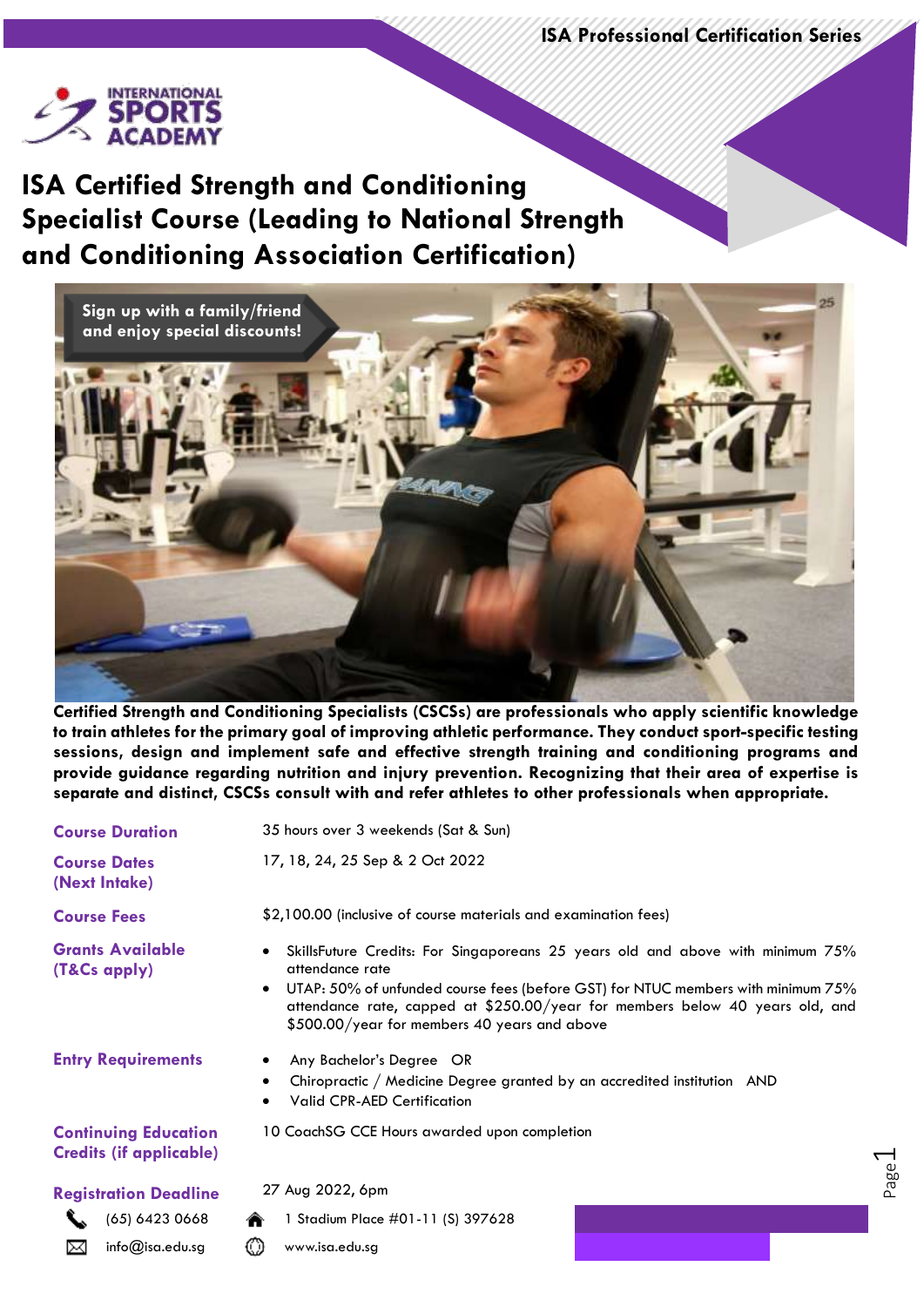**ISA Professional Certification Series**

Page  $\mathcal{\sim}$ 



# **ISA Certified Strength and Conditioning Specialist Course (Leading to National Strength and Conditioning Association Certification)**

| <b>Course</b>                    | Upon successful completion of the course, participants will understand:                                                                                                                                                                               |
|----------------------------------|-------------------------------------------------------------------------------------------------------------------------------------------------------------------------------------------------------------------------------------------------------|
| <b>Objectives</b>                | Structure and Function of the Muscular, Neuromuscular, Cardiovascular and<br><b>Respiratory System</b>                                                                                                                                                |
|                                  | <b>Bioenergetics of Exercise and Training</b><br>٠                                                                                                                                                                                                    |
|                                  | <b>Endocrine Responses to Resistance Exercise</b>                                                                                                                                                                                                     |
|                                  | <b>Biomechanics of Resistance Exercise</b>                                                                                                                                                                                                            |
|                                  | Adaptations to Anaerobic and Aerobic Training Programs                                                                                                                                                                                                |
|                                  | Age and Sex Related Differences and Their Implications for Resistance Exercise                                                                                                                                                                        |
|                                  | Psychology of Athletic Preparation and Performance<br>$\bullet$                                                                                                                                                                                       |
|                                  | <b>Performance Enhancing Substances</b><br>٠                                                                                                                                                                                                          |
|                                  | Nutritional Factors in Health and Performance<br>$\bullet$                                                                                                                                                                                            |
|                                  | Principles of Test Selection and Administration                                                                                                                                                                                                       |
|                                  | Administration, Scoring, and Interpretation of Selected Tests<br>$\bullet$                                                                                                                                                                            |
|                                  | Warm-Up, Stretching, Resistance Training and Spotting Techniques<br>$\bullet$                                                                                                                                                                         |
|                                  | Plyometric Training, Speed, Agility and Speed-Endurance Development                                                                                                                                                                                   |
|                                  | Periodization, Rehabilitation and Reconditioning<br>٠                                                                                                                                                                                                 |
|                                  | Facility Organization, Risk Management, Policy Development<br>and Procedures Manual                                                                                                                                                                   |
| <b>Course</b><br><b>Syllabus</b> | Please refer to pages 3-4 for detailed course syllabus and class schedule.                                                                                                                                                                            |
| <b>Award</b>                     | Upon completion of the course, each participant will be awarded<br>1. ISA Certificate of Completion for ISA Certified Strength and Conditioning<br><b>Specialist Course</b><br>2. NSCA Certificate for Certified Strength and Conditioning Specialist |
|                                  | (awarded upon passing the NSCA CSCS Certification Examination)                                                                                                                                                                                        |
| <b>Venue</b>                     | <b>International Sports Academy</b><br>1 Stadium Place, Kallang Wave Mall, #01-11                                                                                                                                                                     |
|                                  | Singapore 397628                                                                                                                                                                                                                                      |
|                                  | (opposite beach volleyball courts)                                                                                                                                                                                                                    |



(65) 6423 0668 1 Stadium Place #01-11 (S) 397628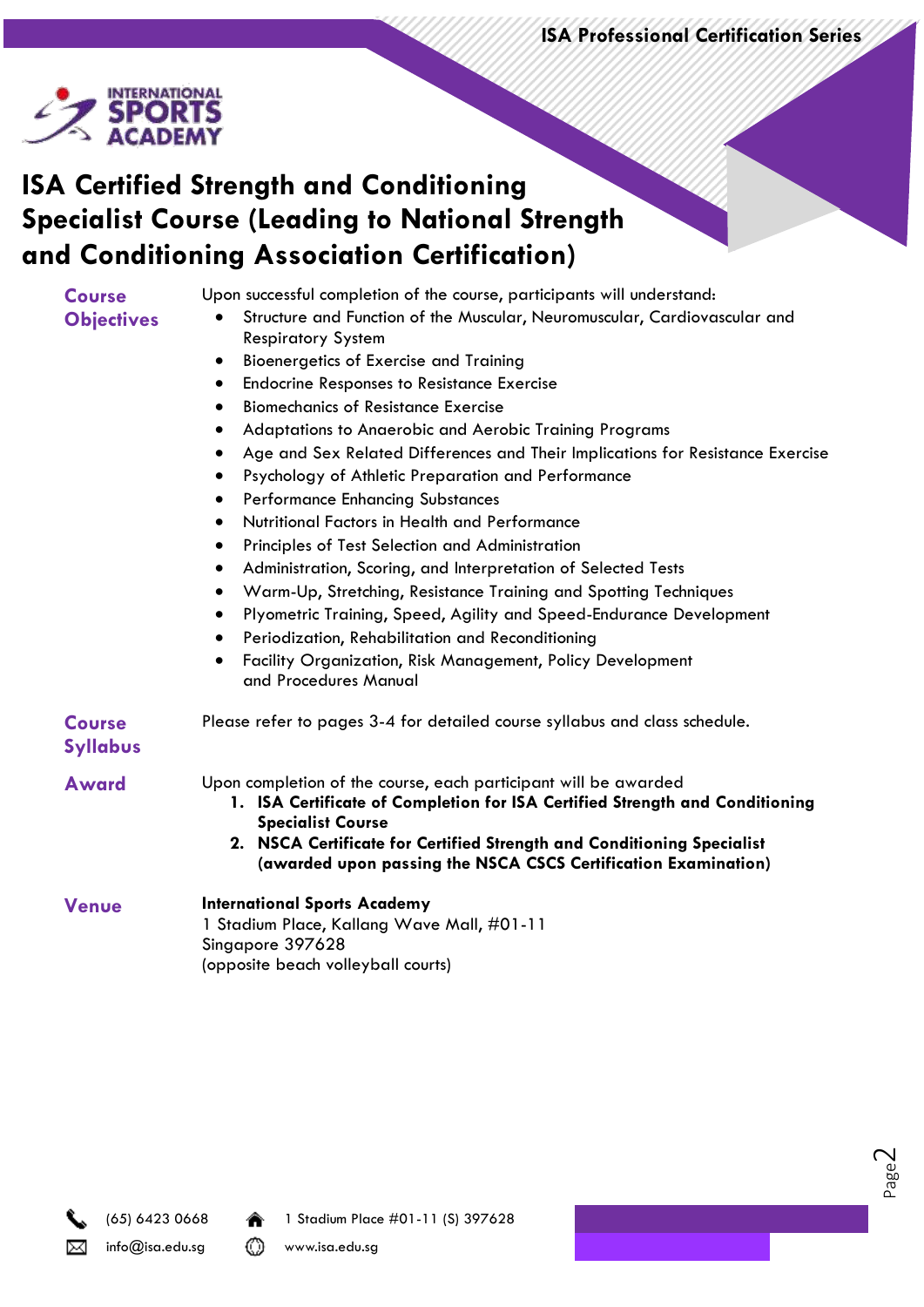Page



# **ISA Certified Strength and Conditioning Specialist Course (Leading to National Strength and Conditioning Association Certification)**

| <b>Detailed Content Outline</b> |  |  |
|---------------------------------|--|--|
|---------------------------------|--|--|

| <b>Detailed Content Outline</b> | <b>SCIENTIFIC FOUNDATIONS (1.5 hours)</b>          |               |  |
|---------------------------------|----------------------------------------------------|---------------|--|
|                                 | 1. Exercise Science                                | 44 questions  |  |
|                                 | 2. Sport Psychology                                | 19 questions  |  |
|                                 | 3. Nutrition                                       | 17 questions  |  |
|                                 | 4. Non-scored Questions                            | 15 questions  |  |
|                                 | <b>Total for Scientific Foundations</b>            | 95 questions  |  |
|                                 |                                                    |               |  |
|                                 | <b>PRACTICAL / APPLIED (2.5 hours)</b>             |               |  |
|                                 | 1. Exercise Techniques                             | 44 questions  |  |
|                                 | 2. Program Design                                  | 19 questions  |  |
|                                 | 3. Organisation and Administration                 | 17 questions  |  |
|                                 | 4. Testing, Ongoing Monitoring and Data Evaluation | 20 questions  |  |
|                                 | 5. Non-scored Questions                            | 15 questions  |  |
|                                 | <b>Total for Practical / Applied</b>               | 125 questions |  |

#### **Course Schedule**

Due to new measures announced for COVID-19 in Singapore, theory components that was originally meant to be delivered face to face will now be delivered via Zoom. Practical components from each week will be compiled over 2 sessions and delivered face to face to minimise the requirement to head to ISA Campus for all sessions (as per previous format). For this intake, students are only required to head to ISA Campus in small groups (in adherence to the current measures) for the 2 practical sessions.

| Day                      | <b>Topics</b>                                                                                                                                                                                                                                                                                           | <b>Schedule</b>                                                                                           |
|--------------------------|---------------------------------------------------------------------------------------------------------------------------------------------------------------------------------------------------------------------------------------------------------------------------------------------------------|-----------------------------------------------------------------------------------------------------------|
| (Theory)                 | Introduction & Preparation Strategies<br><b>SCIENTIFIC FOUNDATIONS</b>                                                                                                                                                                                                                                  | Delivered via Zoom<br>Date: 17 Sep 2022 (Sat)<br>Time: $9.30$ am $- 5.30$ pm                              |
|                          | <b>Exercise Science</b><br>Anatomy & Physiology<br>$\circ$<br><b>Bioenergetics &amp; Metabolism</b><br>$\circ$<br>Neuroendocrine Physiology<br>$\circ$<br><b>Adaptations to Anaerobic Training Programs</b><br>$\circ$                                                                                  | (7hr + 1hr lunch break)                                                                                   |
| $\mathbf{2}$<br>(Theory) | <b>SCIENTIFIC FOUNDATIONS</b><br><b>Exercise Science</b><br>Adaptations to Aerobic Endurance Training<br>$\circ$<br>Programs<br>Age- & Sex-related Differences & Their<br>$\circ$<br>Implications for Resistance Exercise<br>Scientific Research & Statistics in Exercise<br>$\circ$<br><b>Sciences</b> | Delivered via Zoom<br>Date: 18 Sep 2022 (Sun)<br>Time: $9.30$ am $- 5.30$ pm<br>$(7hr + 1hr$ lunch break) |
|                          | <b>Sports Psychology</b><br>(65) 6423 0668<br>1 Stadium Place #01-11 (S) 397628<br>info@isa.edu.sg<br>www.isa.edu.sg                                                                                                                                                                                    | ന                                                                                                         |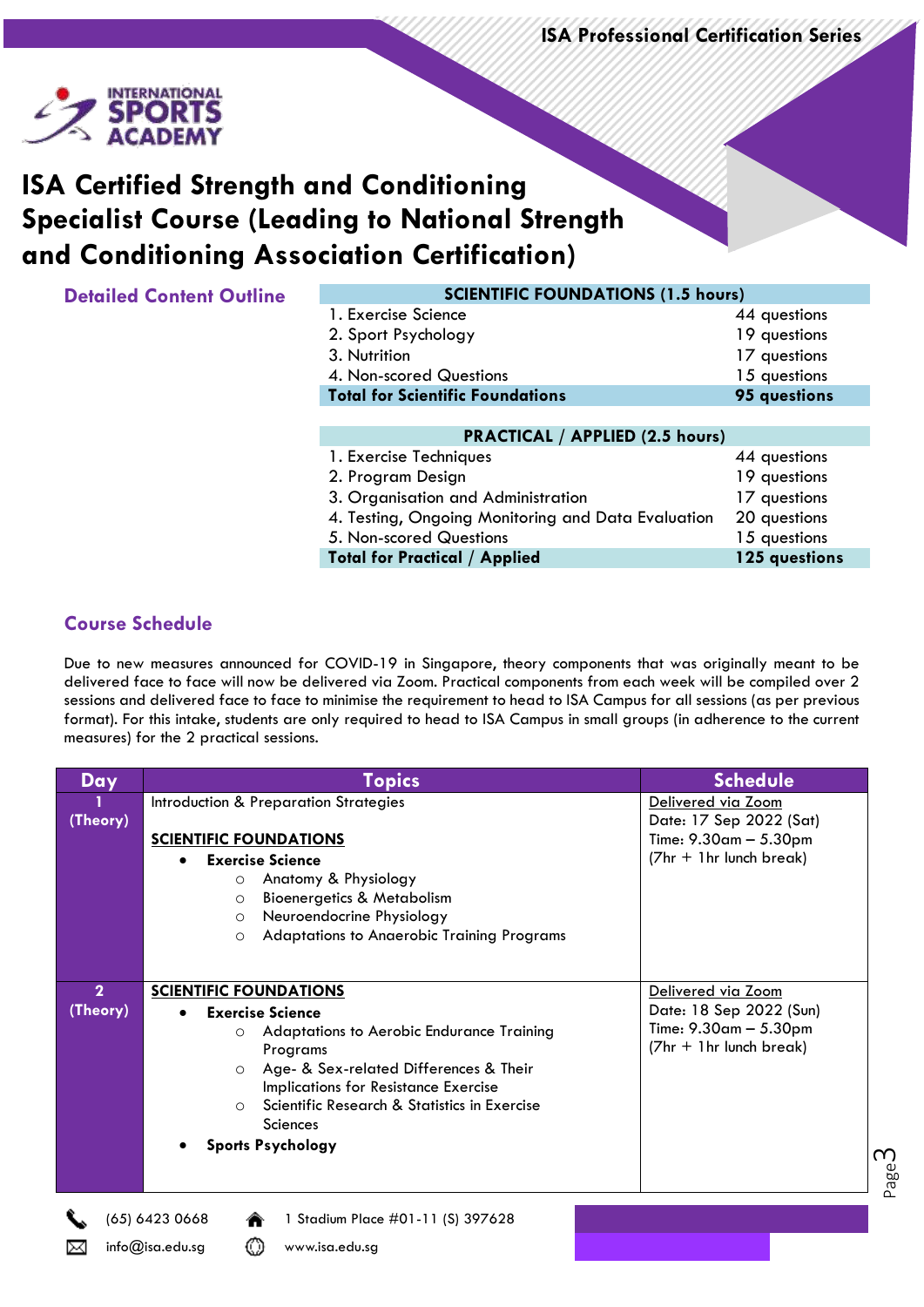**ISA Professional Certification Series**

Page 4



# **ISA Certified Strength and Conditioning Specialist Course (Leading to National Strength and Conditioning Association Certification)**

| 3                       | <b>SCIENTIFIC FOUNDATIONS</b>                               | Delivered Face-to-Face                          |
|-------------------------|-------------------------------------------------------------|-------------------------------------------------|
| (Theory)                | <b>Nutrition</b><br>$\bullet$                               | Date: 24 Sep 2022 (Sat)                         |
|                         |                                                             | Time: $9.30$ am $- 1.30$ pm (4h)                |
|                         | <b>PRACTICAL / APPLIED</b>                                  | Venue: ISA Campus @ 1                           |
|                         | Testing, Ongoing Monitoring, & Data Evaluation<br>$\bullet$ | Stadium Place #01-09                            |
|                         | <b>Exercise Technique</b>                                   | (S)397628                                       |
|                         | <b>Movement Preparation</b><br>$\circ$                      |                                                 |
|                         | <b>Resistance Training</b><br>$\circ$                       |                                                 |
|                         | Olympic Weightlifting & Plyometric Exercise<br>$\circ$      |                                                 |
|                         | Speed & Agility<br>$\circ$                                  |                                                 |
|                         | <b>Energy Systems Development</b><br>$\circ$                |                                                 |
|                         | Recovery Techniques<br>$\circ$                              |                                                 |
|                         |                                                             |                                                 |
|                         |                                                             |                                                 |
| $\overline{3}$          | <b>PRACTICAL / APPLIED</b>                                  | <b>Delivered Face-to-Face</b>                   |
| (Practical)             | Testing, Ongoing Monitoring, & Data Evaluation<br>٠         | Date: 24 Sep 2022 (Sat)                         |
|                         | <b>Exercise Technique</b><br>٠                              | Time: $2.30 \text{pm} - 5.30 \text{pm}$ (3h)    |
|                         | <b>Movement Preparation</b><br>O                            | Venue: ISA Campus @ 1                           |
|                         | <b>Resistance Training</b><br>$\circ$                       | Stadium Place #01-09                            |
|                         | Olympic Weightlifting & Plyometric Exercise<br>$\circ$      | (S)397628                                       |
|                         | Speed & Agility<br>$\circ$                                  |                                                 |
|                         | <b>Energy Systems Development</b><br>$\circ$                |                                                 |
|                         | <b>Recovery Techniques</b><br>$\circ$                       |                                                 |
|                         |                                                             |                                                 |
|                         |                                                             |                                                 |
| $\overline{\mathbf{4}}$ | <b>PRACTICAL / APPLIED</b>                                  | Delivered Face-to-Face                          |
| (Practical)             | <b>Exercise Technique</b>                                   | Date: 25 Sep 2022 (Sun)                         |
|                         | <b>Movement Preparation</b><br>$\circ$                      | Time: 9.30am - 5.30pm                           |
|                         | <b>Resistance Training</b><br>$\circ$                       | $(7h + 1hr$ lunch break)                        |
|                         | Olympic Weightlifting & Plyometric Exercise<br>$\circ$      | Venue: ISA Campus @ 1                           |
|                         | Speed & Agility<br>$\circ$                                  | Stadium Place #01-09                            |
|                         |                                                             | (S)397628                                       |
|                         |                                                             |                                                 |
| 5 <sup>5</sup>          | <b>PRACTICAL / APPLIED</b>                                  | Delivered via Zoom                              |
| (Theory)                | <b>Program Design &amp; Periodisation</b>                   | Date: 2 Oct 2022 (Sun)<br>Time: 9.30am - 5.30pm |
|                         | <b>Resistance Training</b><br>$\circ$                       | (7hr + 1hr lunch break)                         |
|                         | <b>Plyometic Training</b><br>O                              |                                                 |
|                         | Speed & Agility Training<br>$\circ$                         |                                                 |
|                         | Aerobic Endurance Training<br>$\circ$<br>Periodisation      |                                                 |
|                         | $\circ$<br><b>Rehabilitation &amp; Reconditioning</b>       |                                                 |
|                         | $\circ$                                                     |                                                 |
|                         |                                                             |                                                 |
|                         | <b>Organisation &amp; Administration</b>                    |                                                 |

Please note that course dates and times are subject to change at the discretion of the International Sports Academy.